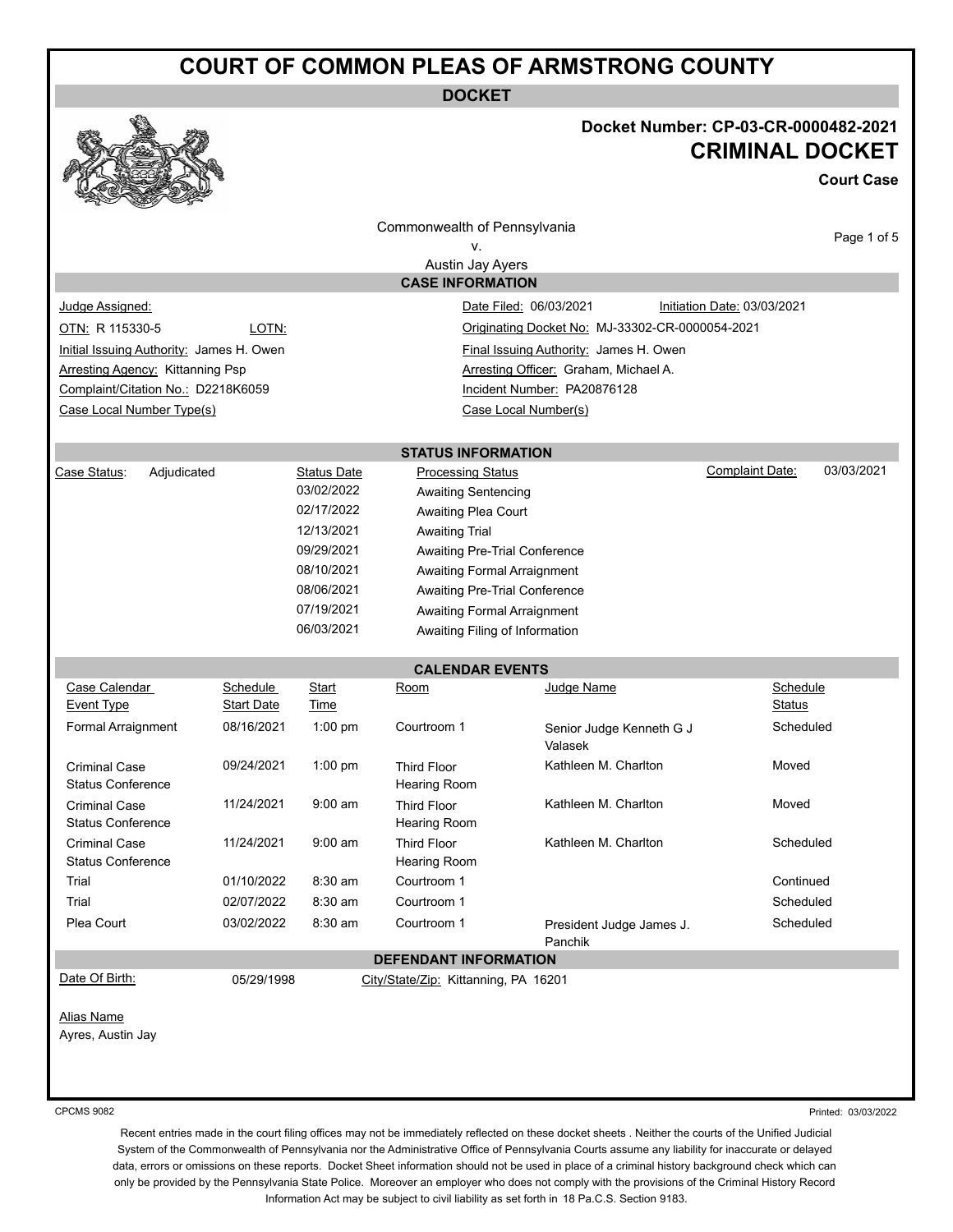|                                                                          |                                                                             |                |                                                                  |                                | <b>COURT OF COMMON PLEAS OF ARMSTRONG COUNTY</b>                |                                   |                                          |                              |                                                                                     |
|--------------------------------------------------------------------------|-----------------------------------------------------------------------------|----------------|------------------------------------------------------------------|--------------------------------|-----------------------------------------------------------------|-----------------------------------|------------------------------------------|------------------------------|-------------------------------------------------------------------------------------|
|                                                                          |                                                                             |                |                                                                  |                                | <b>DOCKET</b>                                                   |                                   |                                          |                              |                                                                                     |
|                                                                          |                                                                             |                |                                                                  |                                |                                                                 |                                   |                                          |                              | Docket Number: CP-03-CR-0000482-2021<br><b>CRIMINAL DOCKET</b><br><b>Court Case</b> |
|                                                                          |                                                                             |                |                                                                  |                                | Commonwealth of Pennsylvania<br>۷.<br>Austin Jay Ayers          |                                   |                                          |                              | Page 2 of 5                                                                         |
|                                                                          |                                                                             |                |                                                                  |                                | <b>CASE PARTICIPANTS</b>                                        |                                   |                                          |                              |                                                                                     |
| <b>Participant Type</b>                                                  |                                                                             |                |                                                                  | Name                           |                                                                 |                                   |                                          |                              |                                                                                     |
| Defendant                                                                |                                                                             |                |                                                                  | Ayers, Austin Jay              |                                                                 |                                   |                                          |                              |                                                                                     |
|                                                                          |                                                                             |                |                                                                  |                                | <b>BAIL INFORMATION</b>                                         |                                   |                                          |                              |                                                                                     |
| Ayers, Austin Jay                                                        |                                                                             |                |                                                                  |                                |                                                                 |                                   |                                          |                              | <b>Nebbia Status: None</b>                                                          |
| <b>Bail Action</b>                                                       |                                                                             | Date           |                                                                  | <b>Bail Type</b>               | Percentage                                                      | Amount                            |                                          |                              |                                                                                     |
|                                                                          |                                                                             |                |                                                                  |                                |                                                                 |                                   | <b>Bail Posting Status</b>               |                              | <b>Posting Date</b>                                                                 |
| Set                                                                      |                                                                             |                | 03/03/2021                                                       | Unsecured                      |                                                                 | \$10,000.00                       |                                          |                              |                                                                                     |
|                                                                          |                                                                             |                |                                                                  |                                |                                                                 |                                   | Posted                                   |                              | 03/03/2021                                                                          |
|                                                                          |                                                                             |                |                                                                  |                                | <b>CHARGES</b>                                                  |                                   |                                          |                              |                                                                                     |
| Seq.                                                                     | Orig Seq.                                                                   | Grade          | <b>Statute</b>                                                   |                                | <b>Statute Description</b>                                      |                                   | Offense Dt.                              |                              | <b>OTN</b>                                                                          |
| 1                                                                        | $\mathbf{1}$                                                                | F <sub>3</sub> | 18 § 3921 §§ A                                                   |                                | Theft By Unlaw Taking-Movable Prop                              |                                   | 06/26/2020                               |                              | R 115330-5                                                                          |
| 2                                                                        | 2                                                                           | F3             | 18 § 3927 §§ A                                                   |                                | Theft By Fail To Make Req Disp Funds                            |                                   | 06/26/2020                               |                              | R 115330-5                                                                          |
| 3                                                                        | 3                                                                           | M <sub>2</sub> | 18 § 4912                                                        |                                | Impersonating A Public Servant                                  |                                   | 06/26/2020                               |                              | R 115330-5                                                                          |
| 4                                                                        | 4                                                                           | M <sub>2</sub> | 18 § 4912                                                        |                                | Impersonating A Public Servant                                  |                                   | 06/26/2020                               |                              | R 115330-5                                                                          |
| 5                                                                        | 5                                                                           | S              | 75 § 3714 §§ A                                                   |                                | <b>Careless Driving</b>                                         |                                   | 06/26/2020                               |                              | R 115330-5                                                                          |
| 6                                                                        | 6                                                                           | S              | 75 § 3736 §§ A                                                   |                                | <b>Reckless Driving</b>                                         |                                   | 06/26/2020                               |                              | R 115330-5                                                                          |
| $\overline{7}$                                                           | $\overline{7}$                                                              | S              | 75 § 4572 §§ C                                                   |                                | Improp Lights                                                   |                                   | 06/26/2020                               |                              | R 115330-5                                                                          |
| Disposition                                                              |                                                                             |                |                                                                  |                                | <b>DISPOSITION SENTENCING/PENALTIES</b>                         |                                   |                                          |                              |                                                                                     |
| <b>Case Event</b>                                                        | Sequence/Description<br>Sentencing Judge<br>Sentence/Diversion Program Type |                |                                                                  |                                | <b>Disposition Date</b><br>Offense Disposition<br>Sentence Date | Incarceration/Diversionary Period | <b>Final Disposition</b><br><u>Grade</u> | Section<br><b>Start Date</b> | Credit For Time Served                                                              |
|                                                                          | <b>Sentence Conditions</b>                                                  |                |                                                                  |                                |                                                                 |                                   |                                          |                              |                                                                                     |
|                                                                          | <b>Waived for Court (Lower Court)</b>                                       |                |                                                                  | Defendant Was Present          |                                                                 |                                   |                                          |                              |                                                                                     |
|                                                                          | Lower Court Disposition                                                     |                |                                                                  |                                | 06/02/2021                                                      |                                   | Not Final                                |                              |                                                                                     |
| 1 / Theft By Unlaw Taking-Movable Prop                                   |                                                                             |                |                                                                  | Waived for Court (Lower Court) |                                                                 | F <sub>3</sub>                    |                                          | 18 § 3921 §§ A               |                                                                                     |
| 2 / Theft By Fail To Make Req Disp Funds                                 |                                                                             |                | Waived for Court (Lower Court)                                   |                                | F3                                                              |                                   | 18 § 3927 §§ A                           |                              |                                                                                     |
| 3 / Impersonating A Public Servant<br>4 / Impersonating A Public Servant |                                                                             |                | Waived for Court (Lower Court)<br>Waived for Court (Lower Court) |                                | M <sub>2</sub>                                                  | 18 § 4912                         |                                          |                              |                                                                                     |
|                                                                          | 5 / Careless Driving                                                        |                |                                                                  |                                | Waived for Court (Lower Court)                                  |                                   | M <sub>2</sub><br>S                      | 18 § 4912                    | 75 § 3714 §§ A                                                                      |
|                                                                          | 6 / Reckless Driving                                                        |                |                                                                  |                                | Waived for Court (Lower Court)                                  |                                   | S                                        |                              | 75 § 3736 §§ A                                                                      |
|                                                                          | 7 / Improp Lights                                                           |                |                                                                  |                                | Waived for Court (Lower Court)                                  |                                   | S                                        |                              | 75 § 4572 §§ C                                                                      |
| <b>Guilty Plea</b>                                                       |                                                                             |                |                                                                  |                                |                                                                 |                                   |                                          |                              |                                                                                     |

Plea Court **Plea Court Plea Court Plea Court Plea Court Final Disposition** 1 / Theft By Unlaw Taking-Movable Prop Nation Court (Lower Court (Lower Court) F3 18 § 3921 §§ A

Printed: 03/03/2022

CPCMS 9082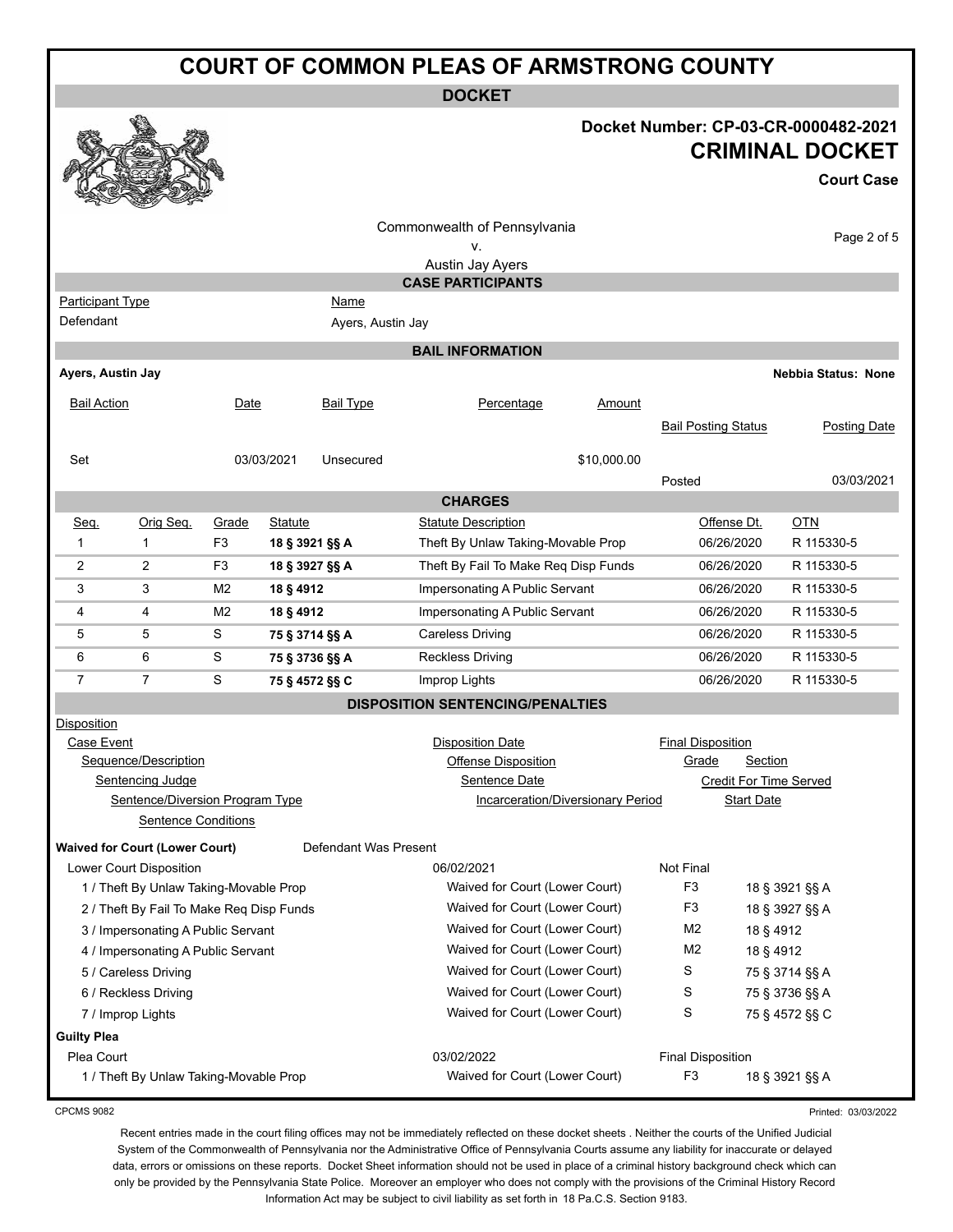# **COURT OF COMMON PLEAS OF ARMSTRONG COUNTY**

**DOCKET**

#### **Docket Number: CP-03-CR-0000482-2021 CRIMINAL DOCKET**

**Court Case**

Page 3 of 5

Commonwealth of Pennsylvania

#### v.

Austin Jay Ayers **DISPOSITION SENTENCING/PENALTIES**

| <b>Disposition</b>                                        |                                          |                                                                                                      |                                             |                        |
|-----------------------------------------------------------|------------------------------------------|------------------------------------------------------------------------------------------------------|---------------------------------------------|------------------------|
| Case Event                                                |                                          | <b>Disposition Date</b>                                                                              | <b>Final Disposition</b>                    |                        |
| Sequence/Description                                      |                                          | Offense Disposition                                                                                  | Grade                                       | Section                |
| Sentencing Judge                                          |                                          | <b>Sentence Date</b>                                                                                 |                                             | Credit For Time Served |
|                                                           | Sentence/Diversion Program Type          | Incarceration/Diversionary Period                                                                    |                                             | <b>Start Date</b>      |
|                                                           | <b>Sentence Conditions</b>               |                                                                                                      |                                             |                        |
|                                                           | 2 / Theft By Fail To Make Reg Disp Funds | Waived for Court (Lower Court)                                                                       | F <sub>3</sub>                              | 18 § 3927 §§ A         |
| 3 / Impersonating A Public Servant                        |                                          | <b>Guilty Plea</b>                                                                                   | M <sub>2</sub>                              | 18 § 4912              |
| 4 / Impersonating A Public Servant                        |                                          | Waived for Court (Lower Court)                                                                       | M <sub>2</sub>                              | 18 § 4912              |
| 5 / Careless Driving                                      |                                          | Waived for Court (Lower Court)                                                                       | S                                           | 75 § 3714 §§ A         |
| 6 / Reckless Driving                                      |                                          | Waived for Court (Lower Court)                                                                       | S                                           | 75 § 3736 §§ A         |
| 7 / Improp Lights                                         |                                          | Waived for Court (Lower Court)                                                                       | S                                           | 75 § 4572 §§ C         |
| <b>COMMONWEALTH INFORMATION</b>                           |                                          | <b>ATTORNEY INFORMATION</b>                                                                          |                                             |                        |
| Name:                                                     | Armstrong County District Attorney's     | Name:                                                                                                | Sean Thomas Logue                           |                        |
| Office                                                    |                                          | Private                                                                                              |                                             |                        |
|                                                           | Prosecutor                               | Supreme Court No:                                                                                    | 208221                                      |                        |
| Supreme Court No:                                         |                                          | Rep. Status:                                                                                         | Active                                      |                        |
| Phone Number(s):                                          |                                          | Phone Number(s):                                                                                     |                                             |                        |
| 724-548-3240<br>Address:                                  | (Phone)                                  | 412-389-0805                                                                                         | (Phone)                                     |                        |
|                                                           |                                          | 844-748-8984                                                                                         | (Office)                                    |                        |
| Armstrong County Courthouse, 3rd Floor<br><b>Room 323</b> |                                          | Address:<br>Sean Loque Pllc                                                                          |                                             |                        |
| Market Street                                             |                                          | 27 W Main St                                                                                         |                                             |                        |
| Kittanning, PA 16201                                      |                                          | Carnegie, PA 15106-2427                                                                              |                                             |                        |
|                                                           |                                          | Representing: Ayers, Austin Jay                                                                      |                                             |                        |
|                                                           |                                          |                                                                                                      |                                             |                        |
|                                                           |                                          | <b>ENTRIES</b>                                                                                       |                                             |                        |
| Sequence Number                                           | <b>CP Filed Date</b>                     | Document Date                                                                                        | Filed By                                    |                        |
| $\mathbf{1}$                                              | 03/03/2021                               |                                                                                                      | Ayers, Austin Jay                           |                        |
| Bail Posted - Ayers, Austin Jay                           |                                          |                                                                                                      |                                             |                        |
| $\overline{2}$<br>03/03/2021                              |                                          |                                                                                                      | Owen, James H.                              |                        |
| Bail Set - Ayers, Austin Jay                              |                                          |                                                                                                      |                                             |                        |
| $\mathbf{1}$                                              | 06/03/2021                               |                                                                                                      |                                             |                        |
|                                                           |                                          |                                                                                                      | Court of Common Pleas - Armstrong<br>County |                        |
|                                                           |                                          | Criminal Complaint, Affidavit of Probable Cause, Waiver of Preliminary Hearing and Docket Transcript |                                             |                        |

CPCMS 9082

Printed: 03/03/2022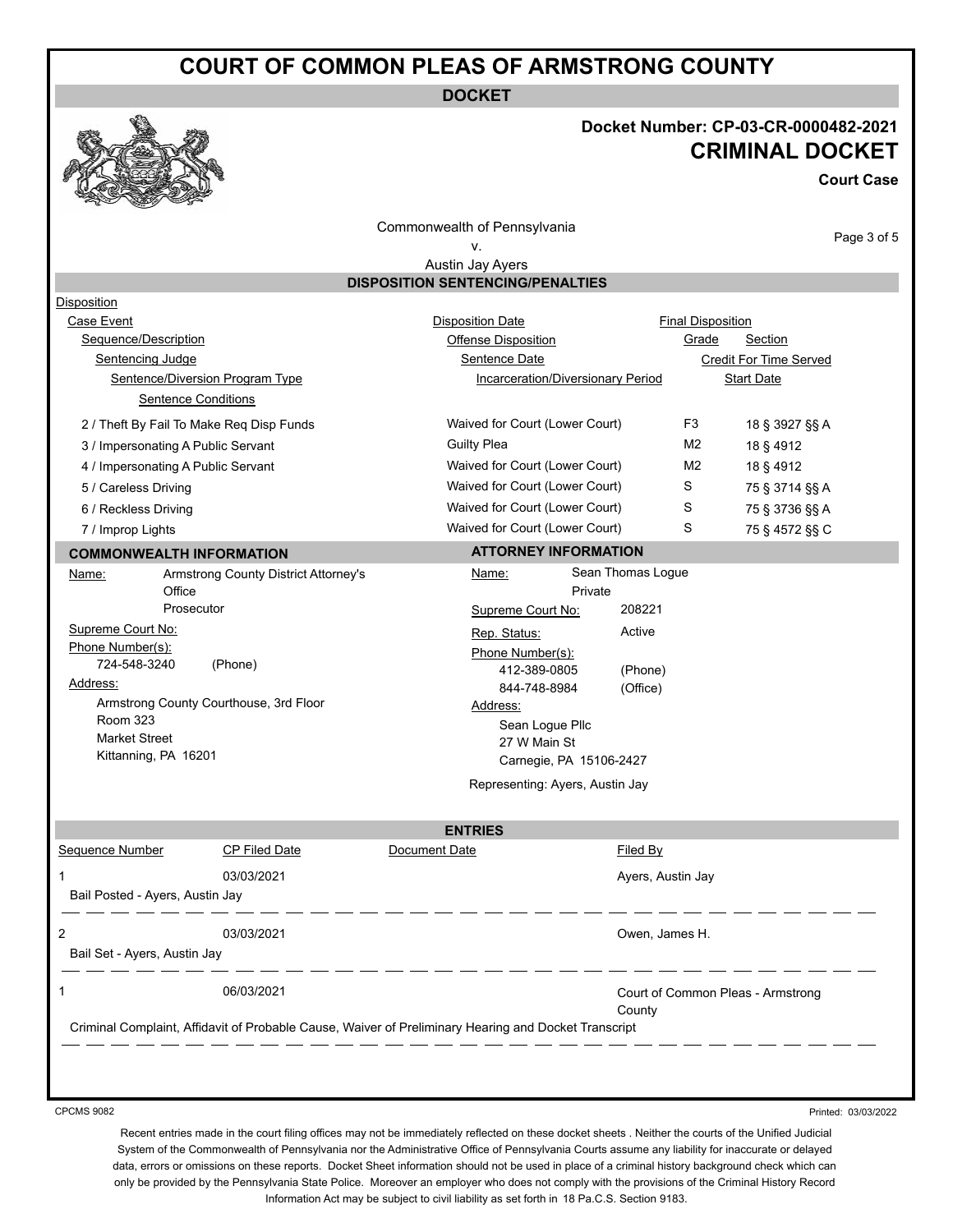|                                             |                                                                 | <b>COURT OF COMMON PLEAS OF ARMSTRONG COUNTY</b> |                                                                                     |
|---------------------------------------------|-----------------------------------------------------------------|--------------------------------------------------|-------------------------------------------------------------------------------------|
|                                             |                                                                 | <b>DOCKET</b>                                    |                                                                                     |
|                                             |                                                                 |                                                  | Docket Number: CP-03-CR-0000482-2021<br><b>CRIMINAL DOCKET</b><br><b>Court Case</b> |
|                                             |                                                                 | Commonwealth of Pennsylvania                     | Page 4 of 5                                                                         |
|                                             |                                                                 | ٧.<br>Austin Jay Ayers                           |                                                                                     |
|                                             |                                                                 | <b>ENTRIES</b>                                   |                                                                                     |
| Sequence Number                             | <b>CP Filed Date</b>                                            | Document Date                                    | <b>Filed By</b>                                                                     |
| 1                                           | 07/21/2021                                                      |                                                  | Court of Common Pleas - Armstrong<br>County                                         |
| Notice of Formal Arraignment filed.         |                                                                 |                                                  |                                                                                     |
| 1                                           | 08/06/2021<br>Waiver of Appearance at Formal Arraignment filed. |                                                  | Logue, Sean Thomas                                                                  |
| 1                                           | 08/10/2021                                                      |                                                  | Armstrong County District Attorney's<br>Office                                      |
| <b>Information Filed</b>                    |                                                                 |                                                  |                                                                                     |
| 1<br>Notice of Appearance by Counsel filed. | 08/16/2021                                                      |                                                  | Logue, Sean Thomas                                                                  |
| 1                                           | 08/27/2021                                                      |                                                  | Court of Common Pleas - Armstrong<br>County                                         |
|                                             | Notice of Criminal Case Status Conference filed.                |                                                  |                                                                                     |
| $\overline{2}$                              | 10/25/2021                                                      |                                                  | Court of Common Pleas - Armstrong<br>County                                         |
|                                             | Notice of Criminal Case Status Conference filed.                |                                                  |                                                                                     |
|                                             | 12/13/2021                                                      |                                                  | Court of Common Pleas - Armstrong<br>County                                         |
| Notice of Trial filed.                      |                                                                 |                                                  |                                                                                     |
| Unopposed Motion For Continuance filed.     | 12/20/2021                                                      |                                                  | Logue, Sean Thomas                                                                  |
| 1                                           | 01/11/2022                                                      |                                                  | Court of Common Pleas - Armstrong<br>County                                         |
| Notice of Trial filed.                      |                                                                 |                                                  |                                                                                     |
|                                             | 02/18/2022                                                      |                                                  | Court of Common Pleas - Armstrong<br>County                                         |
| Notice of Plea Court filed.                 |                                                                 |                                                  |                                                                                     |
| <b>Guilty Plea Questionnaire</b>            | 03/02/2022                                                      |                                                  | Ayers, Austin Jay                                                                   |
|                                             |                                                                 |                                                  |                                                                                     |

CPCMS 9082

Printed: 03/03/2022